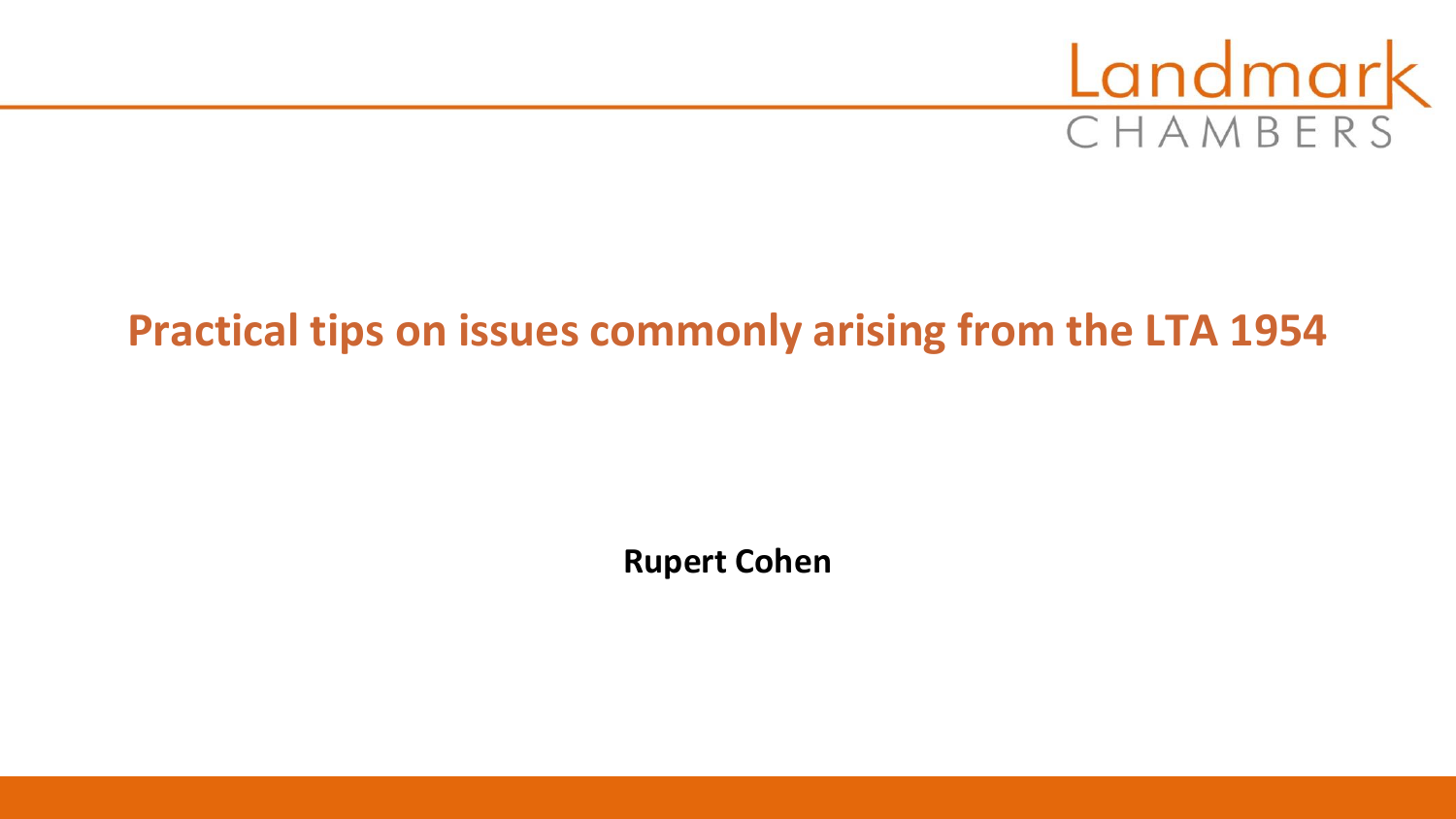#### **Part 1: Commercial L&T**

- Part II of the Landlord and Tenant Act 1954 entitles a tenant occupying premises for business or professional purposes, upon taking certain procedural steps within fixed time limits, to a new tenancy as of right unless the landlord can establish one or more specific grounds of opposition (Woodfall, 22.001)
- Section 23(1) of Part II:
	- 'subject to the provisions of this Act, this Part of this Act applies to any tenancy where the property comprised in the tenancy is or includes premises which are occupied by the tenant and are so occupied for the purposes of a business carried on by him or for those and other purposes'
- Eight conditions need to be satisfied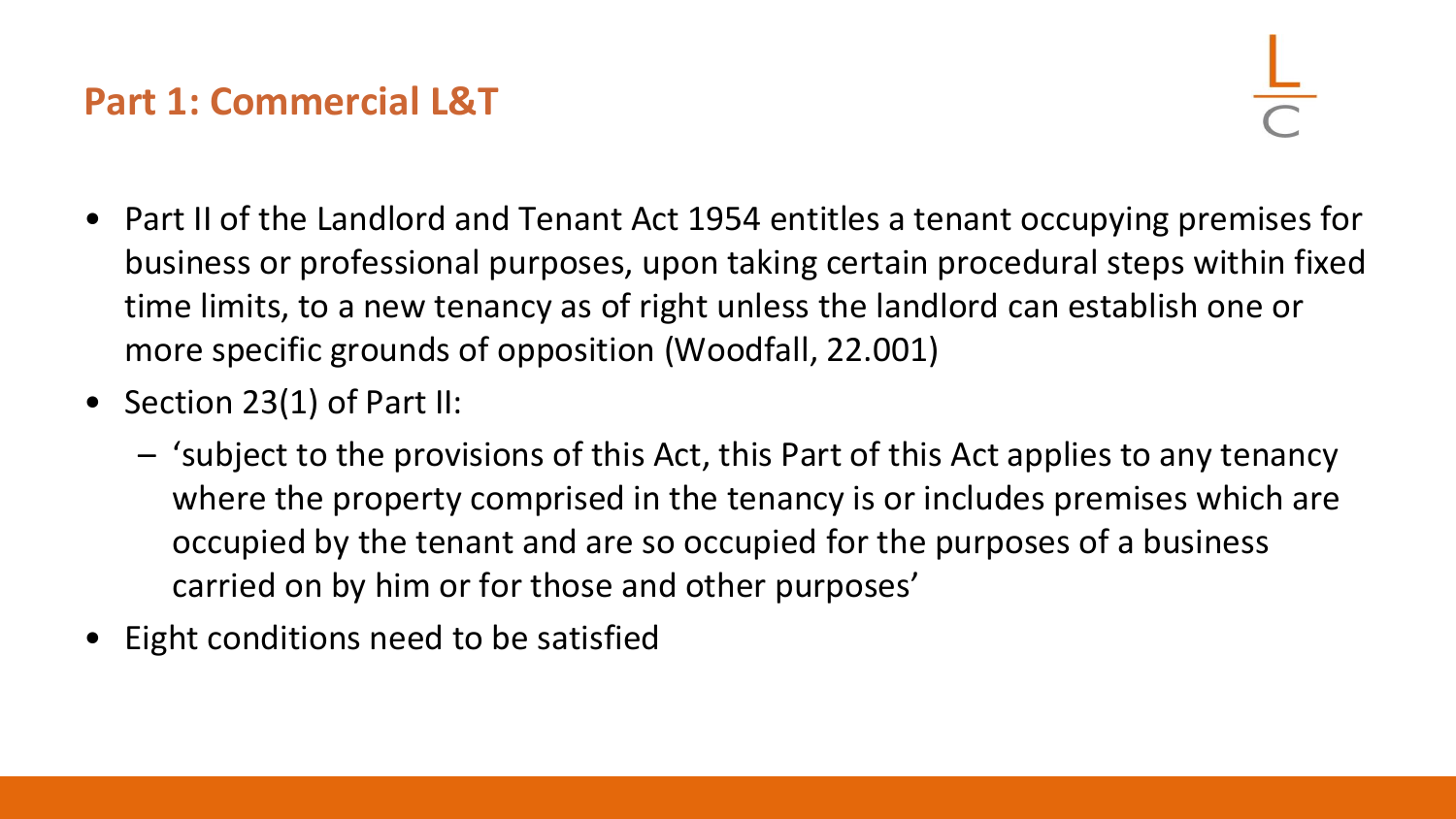#### **Does the 1954 Act apply?**

- Initial questions:
	- 1. Is there an existing tenancy?
	- 2. Does the tenancy include 'premises' which are capable of being occupied?
	- 3. Are the premises occupied?
	- 4. Is the occupation that of the tenant?
	- 5. Is the occupation for the purposes (or partly for the purposes) of a 'business'?
	- 6. Is that business carried on by the tenant?
	- 7. Is the business use permitted under the subsisting terms of the tenancy?
	- 8. Does the tenancy fall outside the specific exceptions in section 43?
- Excluded pursuant to section 38A(1) of the Act?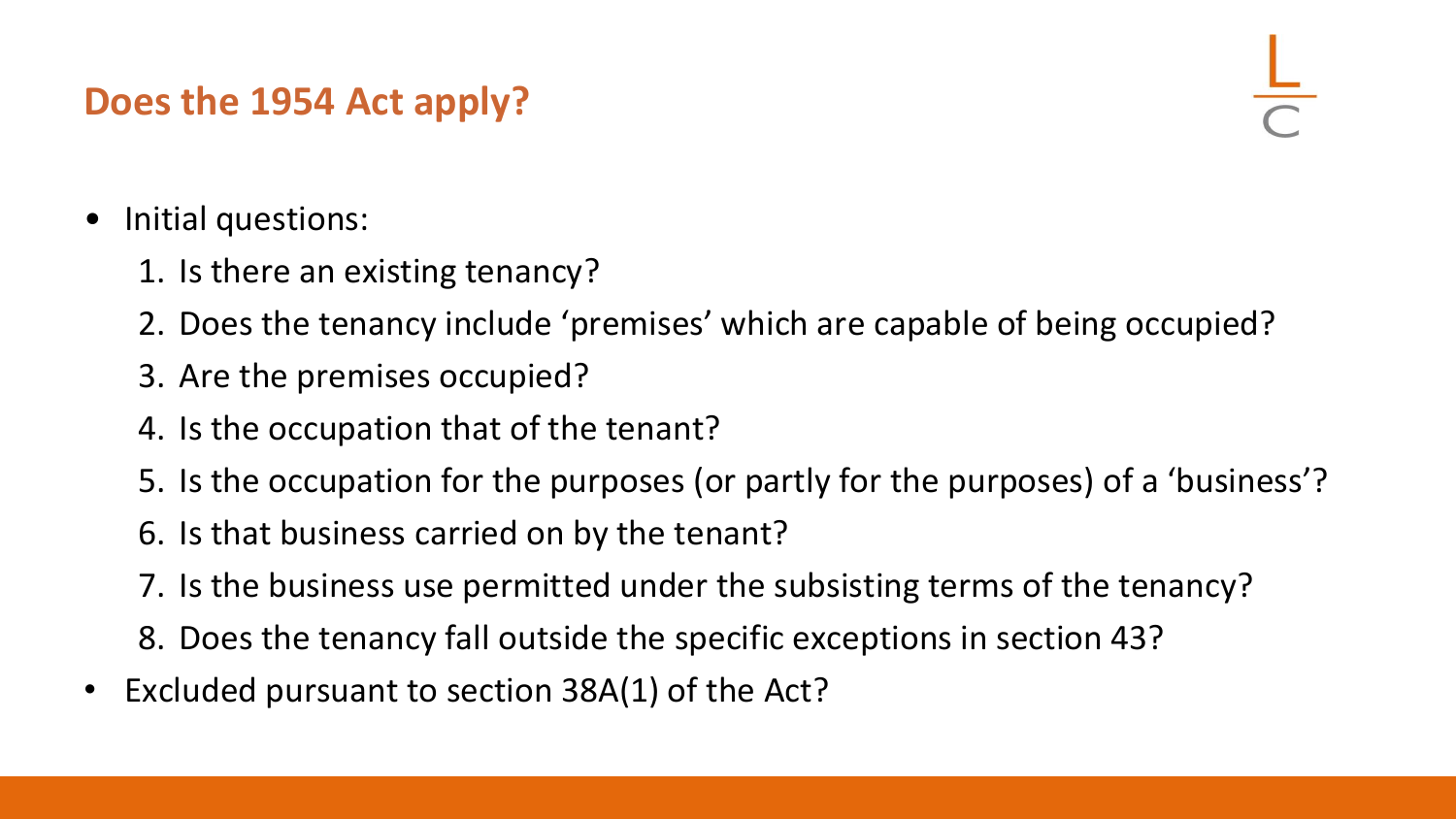#### **Automatic continuation of tenancies – section 24**

- The effect of section 24(1) is that a tenancy to which the Act applies continues unless and until it is terminated in accordance with the provisions of the Act.
- How can the tenancy be terminated pursuant to the Act?
	- A notice is given by the competent LL (s.25 notice)
	- The T makes a request for a new tenancy (s.26 notice)
	- $-$  T gives a notice to terminate (s.27(2))
	- It is surrendered
	- It is forfeited
	- A notice to quit is given by the T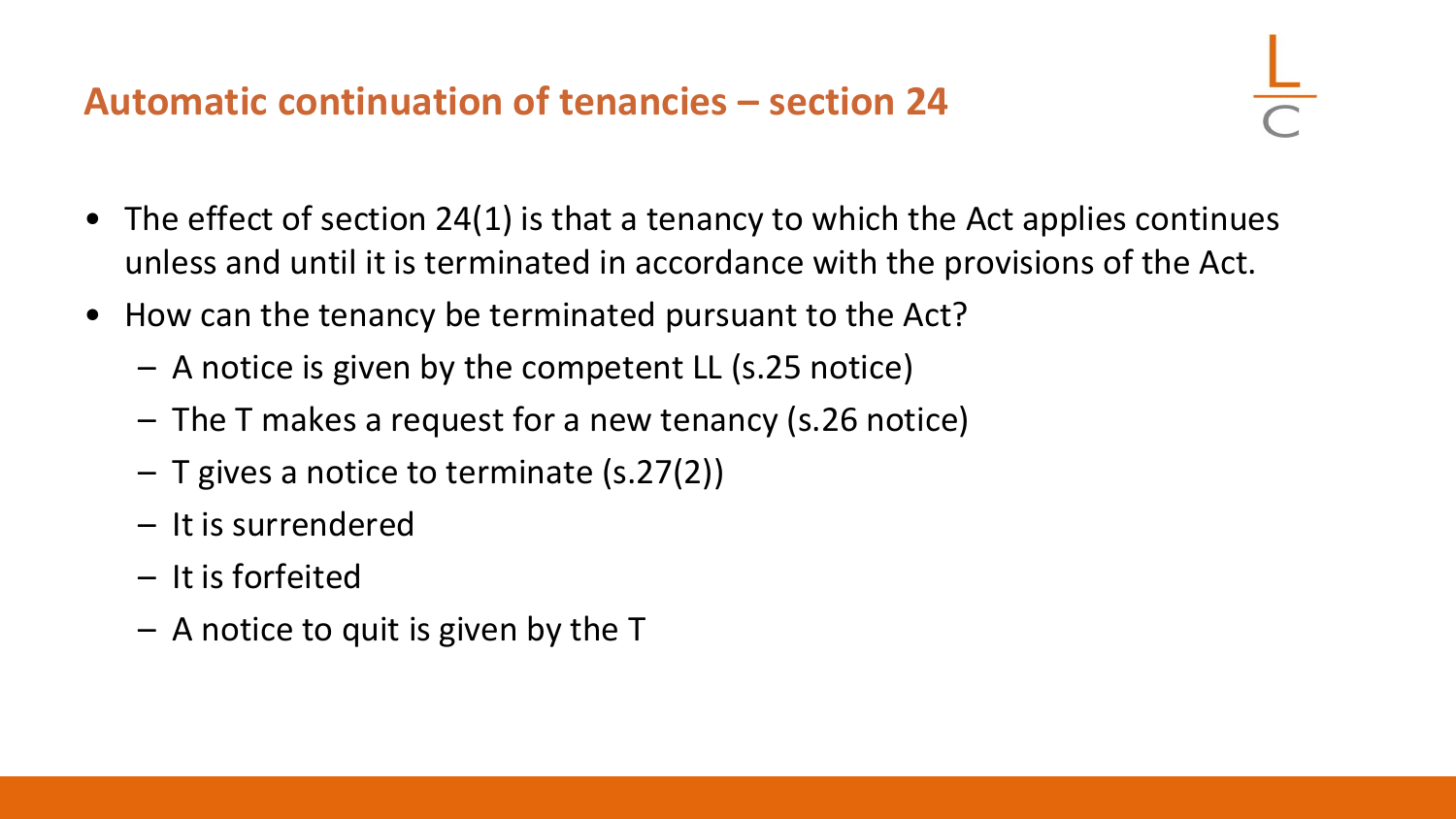#### **Tenant's notice under section 27**

- If a T wishes to prevent a continuation tenancy arising under s.24, it can either:
	- Serve a notice under s.27(1) giving not less than 3 months' notice to the immediate L (not the 'competent L', as to which see below) to terminate the tenancy on the term date; or
	- Vacate prior to the term date (s.27(1A)).
- If a continuation tenancy has arisen a T can give 3 months' notice to the immediate L to terminate the continuation tenancy at any time (s.27(2)), and by s.27(3) the rent will be apportioned where necessary.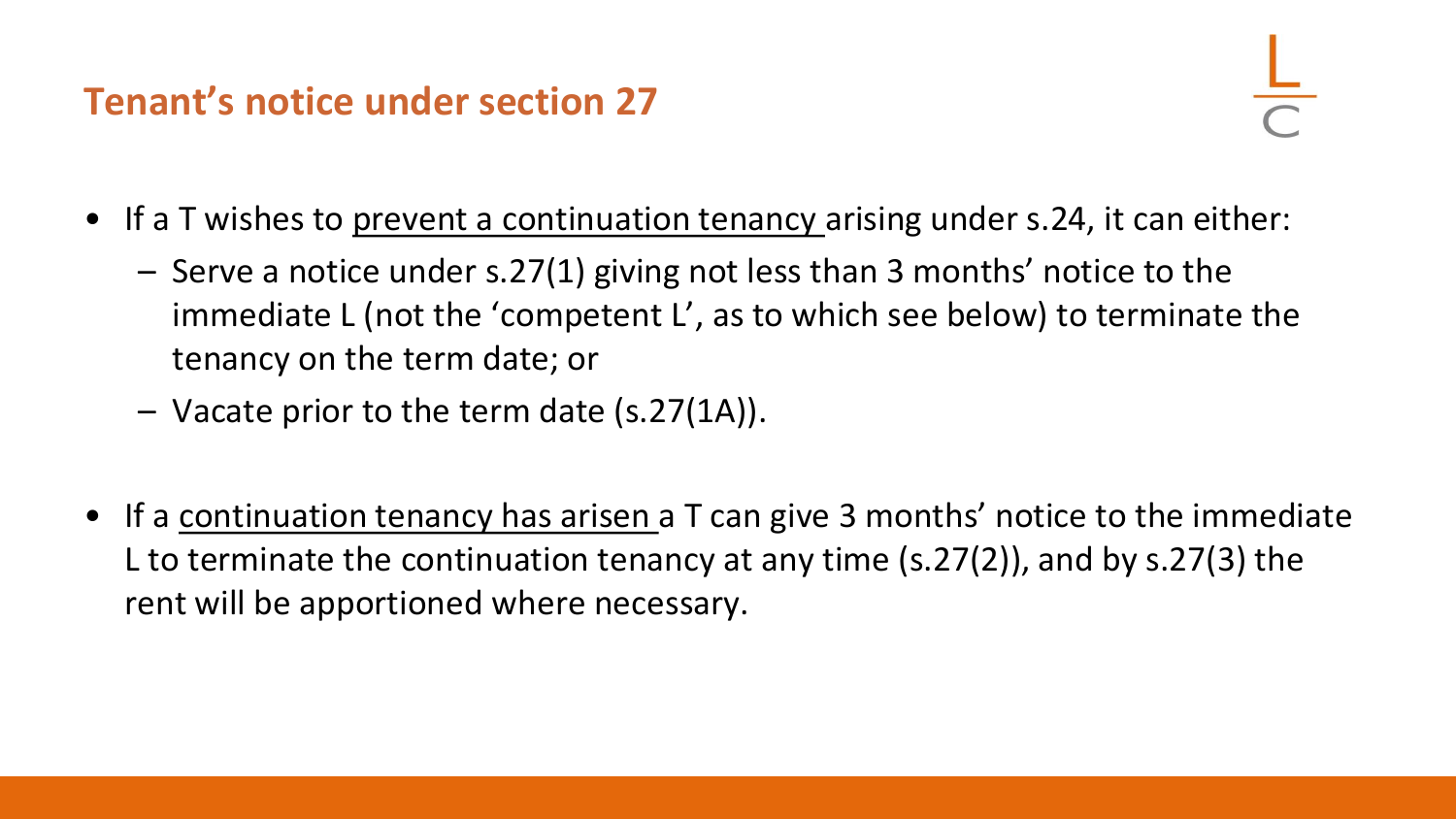#### **LANDLORD'S NOTICE UNDER SECTION 25**

- 
- A s.25 notice is used by the L either to end the T's occupation or to propose a new tenancy on new terms.
	- Numerous formalities for the notice
	- Prescribed form
	- Given in good faith
	- Termination date
	- Be given not more than 12 months nor less than 6 months before the termination date specified therein (s.25(2))
	- State whether the L is opposed to the grant of a new tenancy to the T and, if so, specify one or more of the grounds of opposition specified in section 30(1) of the 1954 Act. If not, the notice must set out the L's proposals as to the new tenancy.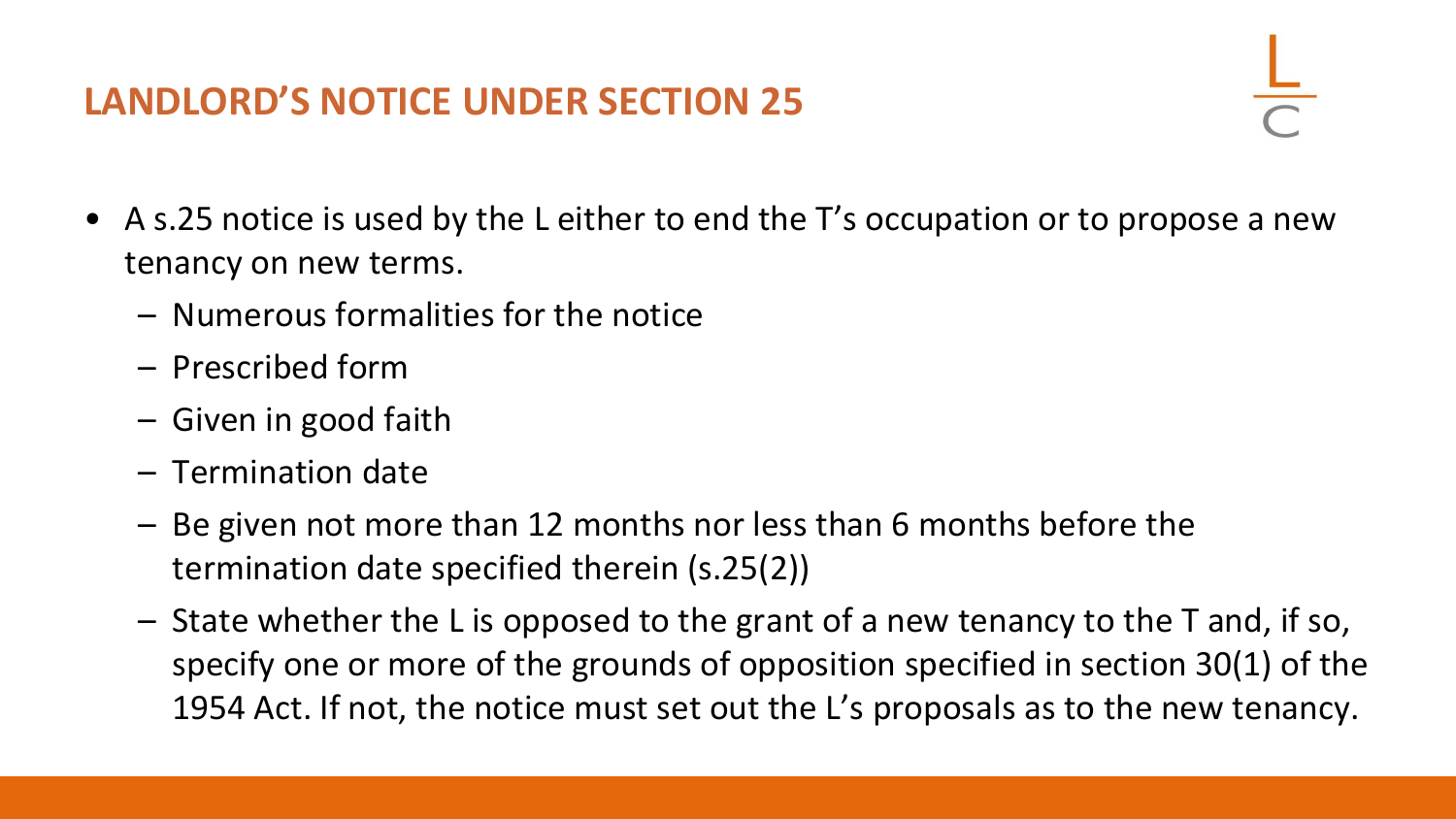# **TENANT'S NOTICE UNDER SECTION 26**

- The s.26 notice must:
	- Be in the prescribed form
	- Be given by all joint tenants
	- Specify a start date for the new tenancy (not more than 12 months or less than 6 months after the date of the request and must not be earlier than the date on which the current tenancy ends)
	- State the proposals for the new tenancy, including: (i) the extent of the demise (all or part of the property comprised in the current tenancy); (ii) rent; (iii) other terms proposed
- Does not have to be given in good faith
- If the L wishes to oppose a new tenancy then they must give written notice (a counter-notice) within 2 months and state the grounds on which the grant is opposed.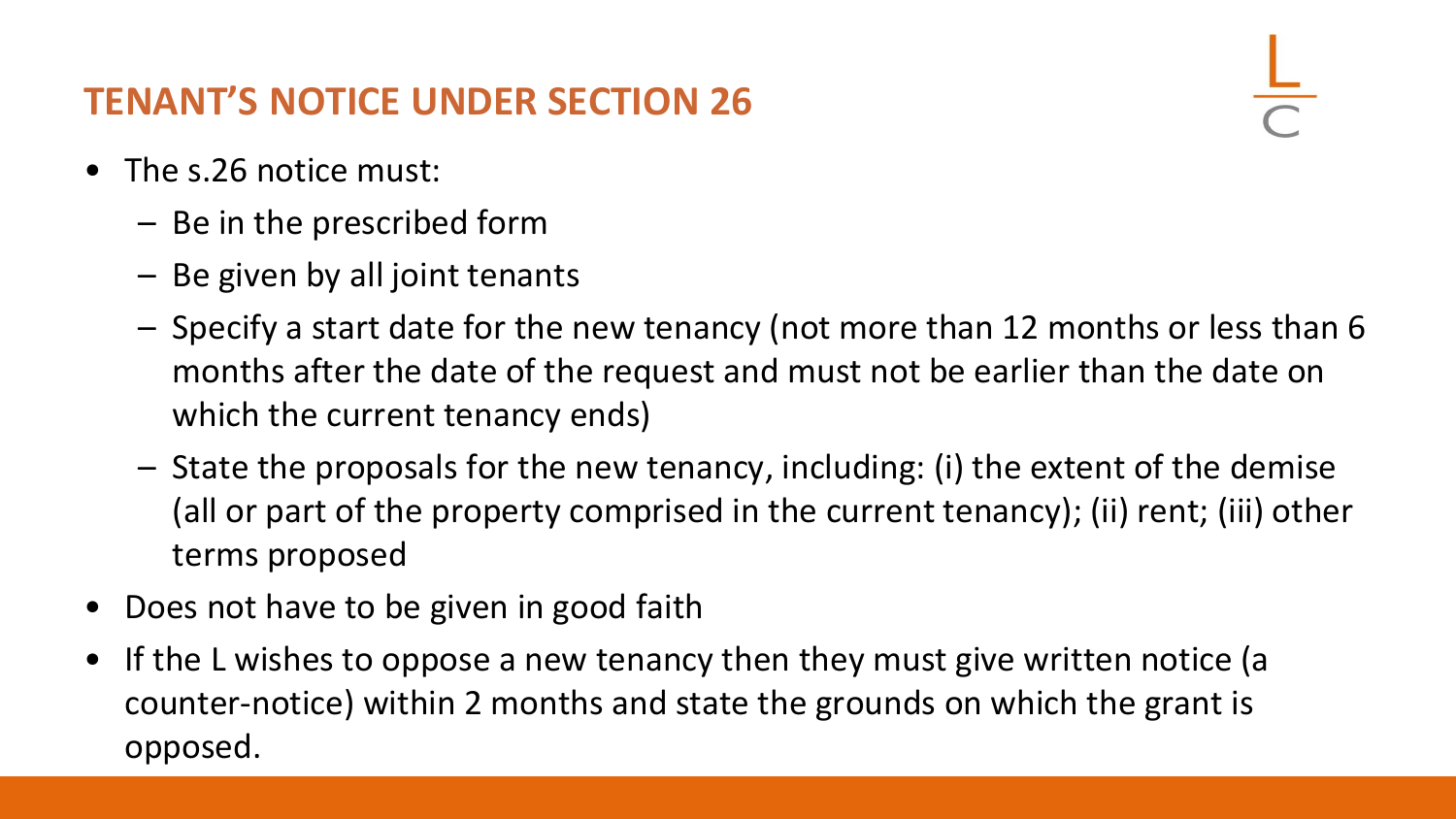### **LANDLORD'S GROUNDS OF OPPOSITION TO A NEW TENANCY**

- Statutory grounds s.30(1)
	- Ground (a) failure to repair or maintain the premises
	- Ground (b) persistent delay in paying rent
	- Ground (c) substantial breaches of covenant
	- Ground (d) alternative accommodation has been offered
	- Ground (e) preferential to L to let/sell the premises as part of a bigger unit/parcel of land
	- Ground (f) intention to demolish or carry out substantial works
	- $-$  Ground (g) intention to occupy for L's own use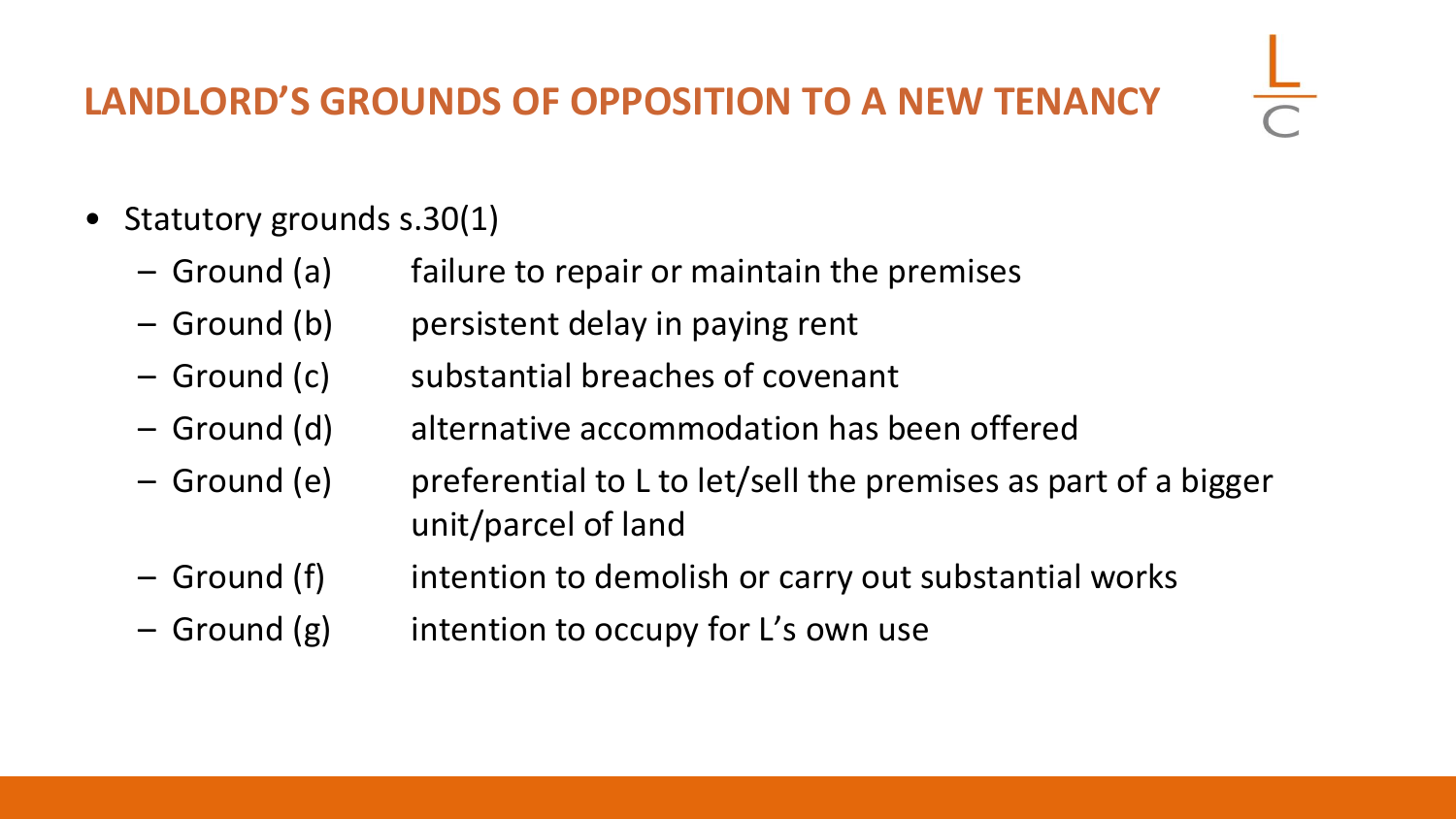# **Ground (f) - intention to demolish or carry out substantial works**

- " *that on the termination of the current tenancy the landlord intends to demolish or reconstruct the premises comprised in the holding or a substantial part of those premises or to carry out substantial work of construction on the holding or part thereof and that he could not reasonably do so without obtaining possession of the holding*"
- At the date of the trial, the landlord must show a firm and settled intention to carry out the work at the termination of the tenancy. Such intention is both subjective and objective, that is, does the landlord have a realistic prospect of implementing the plans: Gregson v Cyril Lord [1963] 1 WLR 41 CA.
- Whilst motive and commercial viability are not relevant, demonstrating an objective intention includes showing that there are no insurmountable hurdles which prevent the landlord's plans being realised, for example, that: (i) All necessary planning consents have been granted or that there is a reasonable prospect of them being so granted; (ii) The landlords can finance their plans; (iii) The works will start within a reasonably short time of the determination of the current tenancy.
- S Franses Ltd v The Cavendish Hotel (London) Ltd [2018] UKSC 62 would the landlord still carry out the same works if the tenant left voluntarily?